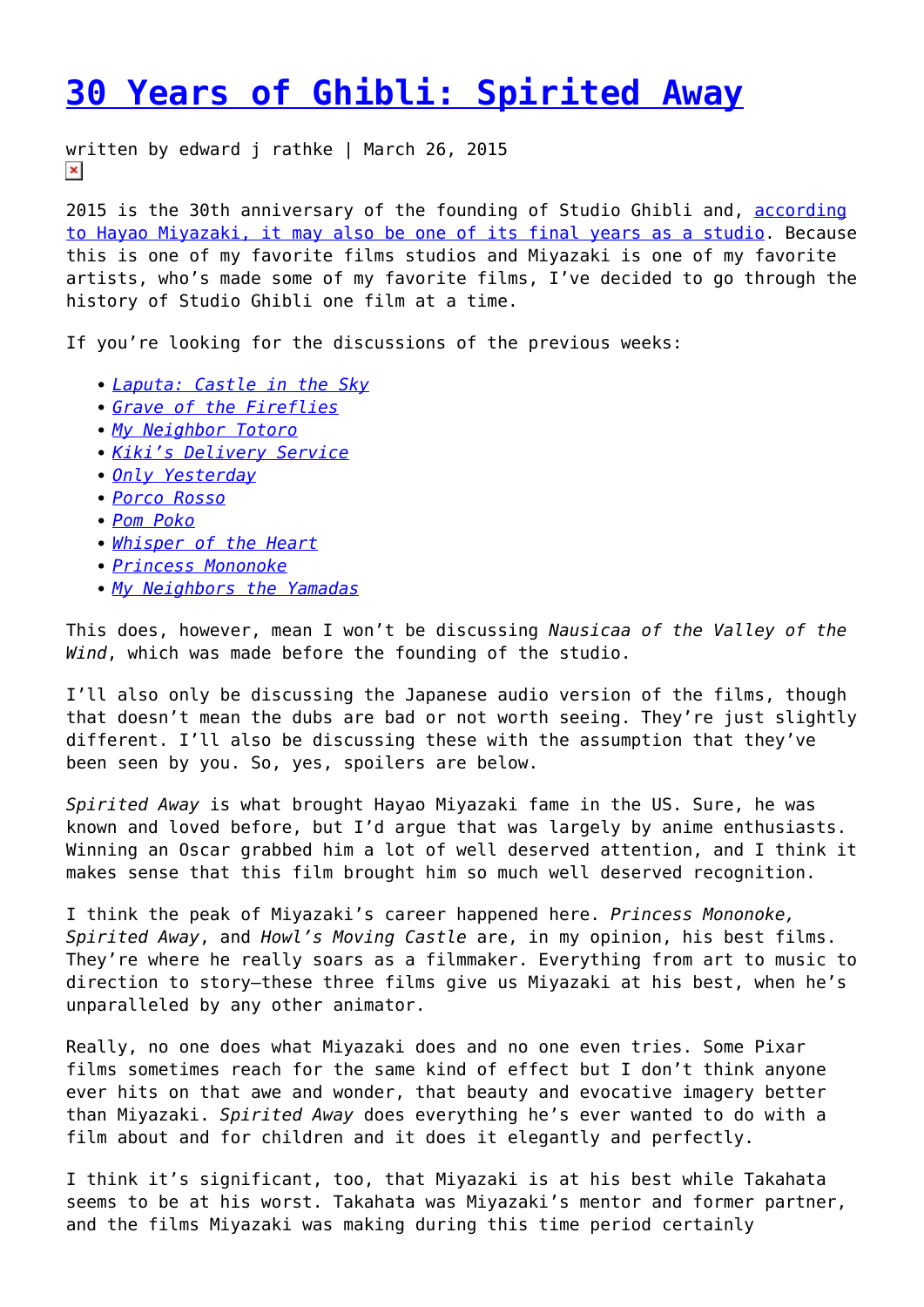outclassed what Takahata brought to the table. I mean, compare these three films to *My Neighbors the Yamadas* and *Pom Poko*. As stated last week, I was no fan of the *Yamadas* but even *Pom Poko* is decent at best. It feels like Takahata's heart wasn't in them, especially when compared with the way *Grave of the Fireflies* and *Only Yesterday* were so different and so powerful. So we have two halfhearted or mediocre films from Takahata while Miyazaki is putting out the best work of his life. I still don't think he's made anything to top these three, but, I mean, he doesn't have to. These carry his greatness around the world and into the future.

Watching *Spirited Away* this time reminded me of *My Neighbor Totoro* because they're similar, in certain ways. At their core, they're about young girls who discover a magical world inside the larger world they've known. There's no direct or explicit conflict for them to overcome, just a journey of understanding and growth they must go through.

Miyazaki has made two kinds of films so far. *My Neighbor Totoro* and *Spirited Away* gives us the real world as it is, but also reveal another secret world full of magic and kami. *Laputa: Castle in the Sky, Kiki's Delivery Service,* and *Princess Mononoke* gives us the world we know but imbued with gods and magic and fantastic elements. *Porco Rosso* stands sort of on its own but is more similar to the latter than the former. Though *Princess Mononoke* is my favorite, I think Miyazaki might be at his best when he's creating magic within secret worlds that only children seem to discover.

 $\mathbf{F}$ He captures something fundamental about growing up. Something no other filmmaker has really done as well. He gives us that loneliness, that fear, that open-eyed acceptance of the unimaginable, the way we walk into a world that is always foreign and only slowly making sense, where magic feels possible, where Death feels far away, and our parents–even when we think we hate them–tether us to reality and give us a sense of safety we'll never truly appreciate.

Chihiro, or Sen, is a brilliant example of this. She's clearly unhappy with her parents and her current predicament in life. Being forced to leave her friends and move to a new city. She feels cutoff and her parents are the perpetrators of this devastation. In her frustration with her parents, she literally wanders past some unknown barrier and finds herself in a new world with new rules–more on those later–and everything is frightening and terrible and the only thing that could make her feel safe or save her from the strangeness of it all have been turned into pigs.

In this new world, no one wants her and many want to eat her. No one cares about her safety or happiness except for Haku.

It's interesting to note how willing Kamajii and Lin are to help her when it appears she's in danger. Kamajii initially has no time for her until Lin tries to give her up to Yubaba, and then Lin goes out of her way to make her feel at home when several of her coworkers wants to eat her.

Even so, their kindness is only that. They don't wish her to come to a gruesome end and they're fine with sharing enjoyment with her, but there's no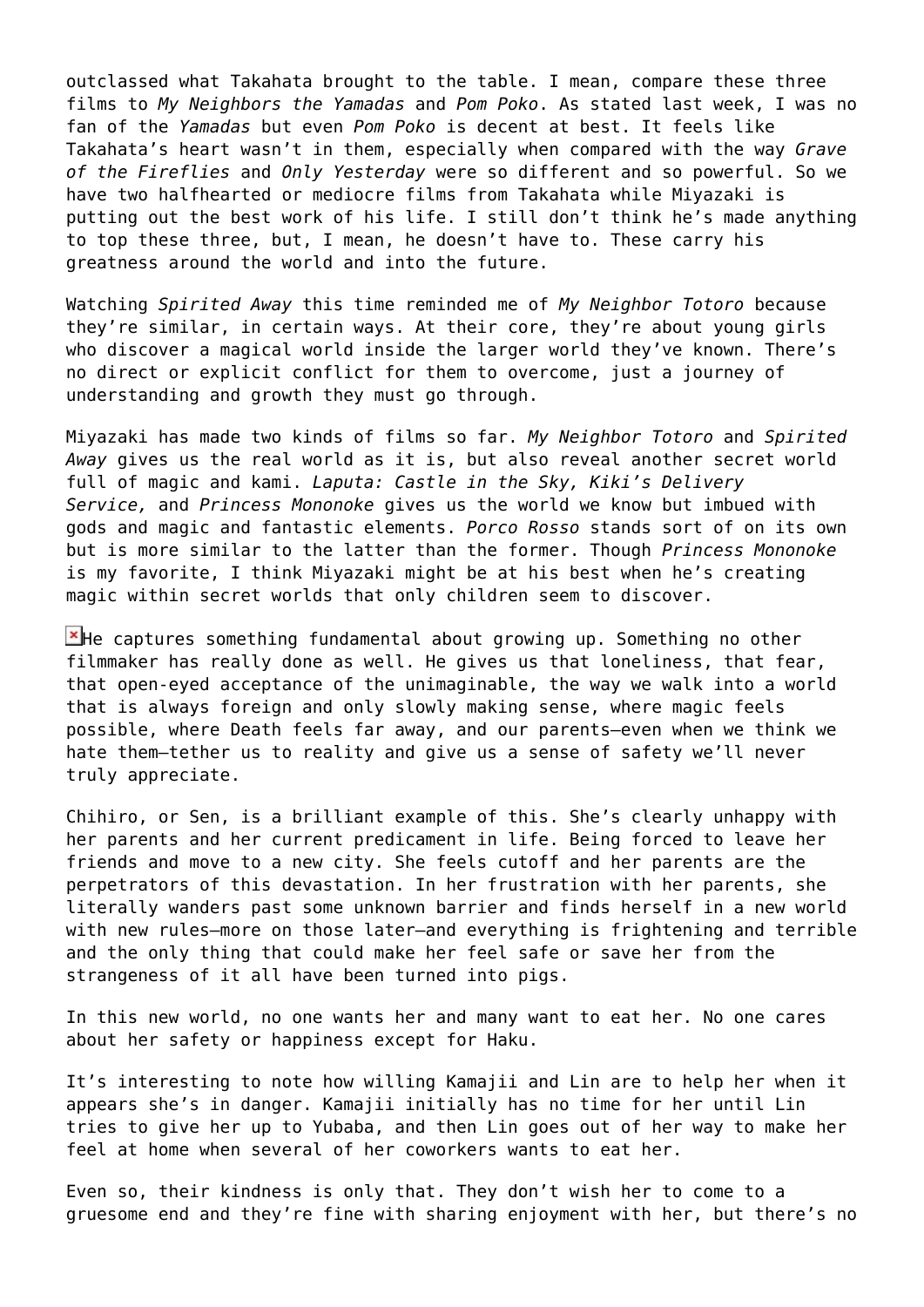sense that they love her in the way she needs, in the way any child needs.

Chihiro grows up a lot in the bathhouse. When she first enters, she's impetuous and ruffled and almost helpless, but she proves herself again and again until she wins over even those who wished her ill. She follows all the rules of the world, even when it'd be better to break them.

Which brings me to an interesting element in the film. These rules. Yubaba mentions them a few times. She's forced to hire Chihiro because she specifically asks for a job. It's a rule! She has to give work to anyone who asks, even if she doesn't want to. These rules come up a few times, most notably again at the end of the film when Chihiro returns to the bathhouse to reclaim her parents.

 $X$  You get the feeling that Yubaba is as helpless as the rest of them. She feels like the antagonist at times, but is she? More than being actively evil or anything like that, she feels like a performance. She has to be this entity, just as a river god must be the god of a river, just as a human must be an outcast in the world of magic creatures and things.

Even Zeniba, Yubaba's sister, seems to imply this. Zeniba is a kind and gentle witch who appears to be trying to be a force of good, and she describes Yubaba as her opposite, and owes this to them being twin sorceresses. as if this is fated. As if there's no choice but to perform these opposite acts.

There are very specific rules that govern this magical world. They're never explained or even overtly discussed, but it becomes clear that everyone has a task to perform, or a performance to maintain. Like, what binds Kamajii to the boiler room? What binds the soot to him? There are rules beneath the surface of the world that govern it.

Oddly, within those rules, the inhabitants of the bathhouse look for every loophole. It's a place of greed and excess, or unkindness and manipulation, of petty authority.

And Chihiro follows the rules while she's there, but she remembers who she is. She has to, or she'll become consumed and lost in this other place. She's be trapped liked Haku, performing as Yubaba's apprentice because he has forgotten all else.

Though Chihiro must remember who she is or she'll be consumed, it's in trying to recapture the life she had that holds her back. It's only in breaking free from her past, embracing the role of Sen, and changing into someone new that allows her to break free of the roles and rules imposed by this world.

This is, ultimately, the whole of the film here. The film is about rules and boundaries, about what life and humans dictate and how that weighs on other humans, how it begins to shape them. Haku loses himself to the rules forced upon him and becomes something other to who he was before. Chihiro, on the other hand, finds a continuity by remembering her past and changing with the world. She holds onto the Chihiro she was before, but she must also live as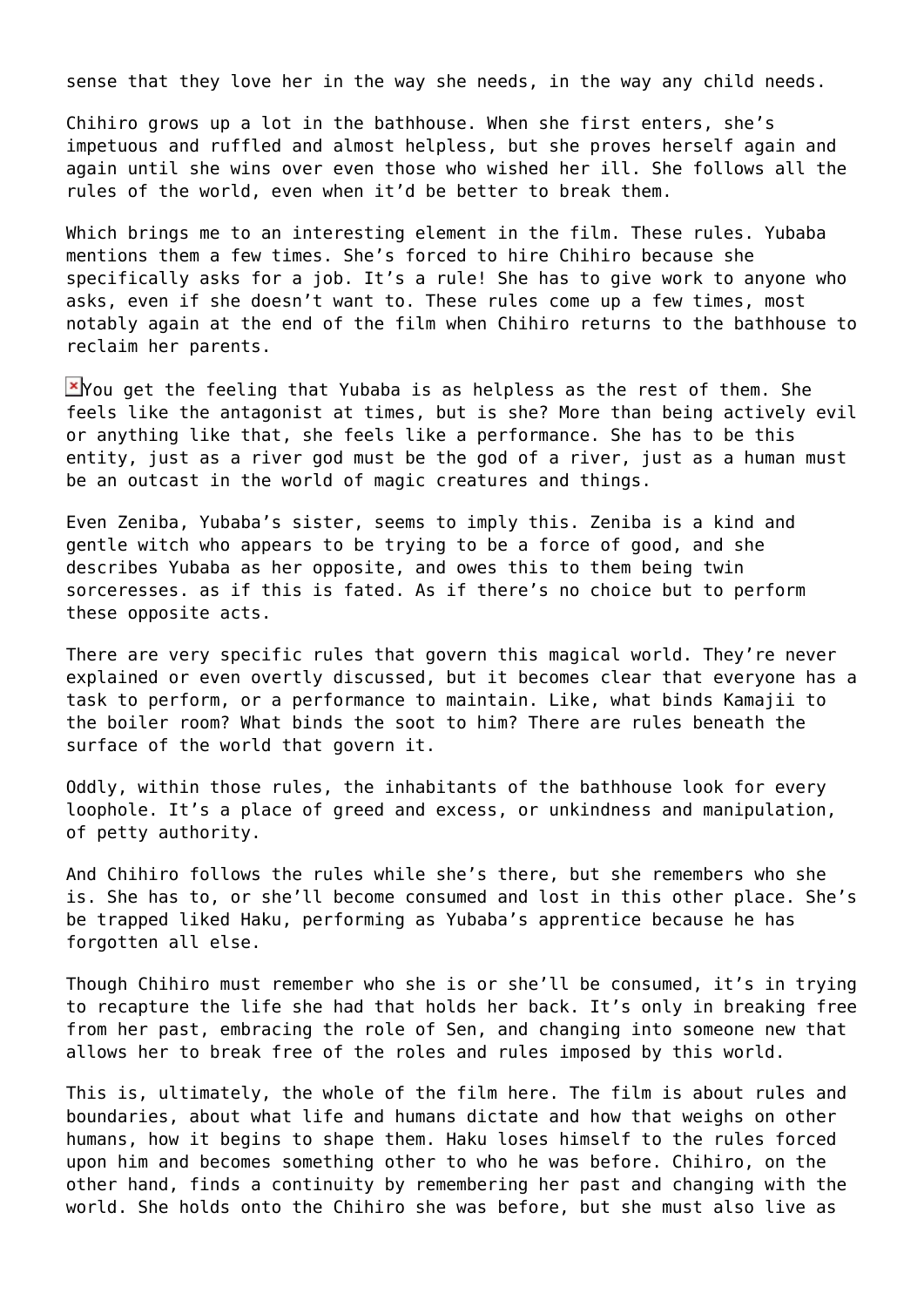Sen. As Sen, she's only a bathhouse worker, and her performance is superb. By gaining confidence in her new role while remembering where she came from, she's able to forge a new identity.

It's in changing that she's able to navigate through and push back against expectations and demands of the world around her.

All things have a role in life but we must try to define it, rather than let it define us.

Even NoFace has a role, odd as it is.

NoFace is actually one of my favorite characters in Miyazaki's work. I don't really know what it is about NoFace that I love so much, but I think she exemplifies these rules and their imposition best. Hers is a performance, but a very odd one. Rather than performing a specific and consistent role, she becomes a sort of cipher to people's desires. She is what we want her to be. She becomes what we make her. Avaricious, gluttonous, spilling money to make others perform for her, which, in turn, only solidifies the performance forced upon her.

She becomes sick and insane within the Bathhouse because the rules or so solid and powerful there, but also because she meets Chihiro, who wants nothing from her, who wants her to be nothing specific. It drives her crazy until she's given medicine and allowed to escape the bathouse, where she returns to her natural state. A simple NoFace who only follows Chihiro on her short quest to save the life of Haku.

 $\blacktriangleright$ Another interesting aspect to the entire film is that Chihiro is really the only character who makes choices. She saves the bathhouse from NoFace and saves a river god from whatever disease has turned him into a stink god. She saves Haku's life and even manages to free him from Yubaba's sorcery.

Chihiro is not a damsel in distress, though that's how it first appears. When she meets Haku, he saves and protects her from the world so full of danger that she's wandered into. He appears to have all the power and all the knowledge and she's at his mercy, in a sense. She cannot save herself and must wait until he solves her problem.

Day after day, Chihiro grows and proves herself the agent of her own life. When everyone expects her to fail–the audience included–she succeeds. When we expect Haku to save her, she must save him. She even has to save her own parents from the curse put on them.

She's an unlikely heroine, mostly because she doesn't even seem to realise that she's being heroic. She's guided by a childlike innocence, curiosity, and wonder. She's kind and gentle and trying to do the best she can. She's trying to follow the rules as well as possible in the hopes that a way out will appear.

Guided by her own sense of morality, she saves herself, Haku, and her parents.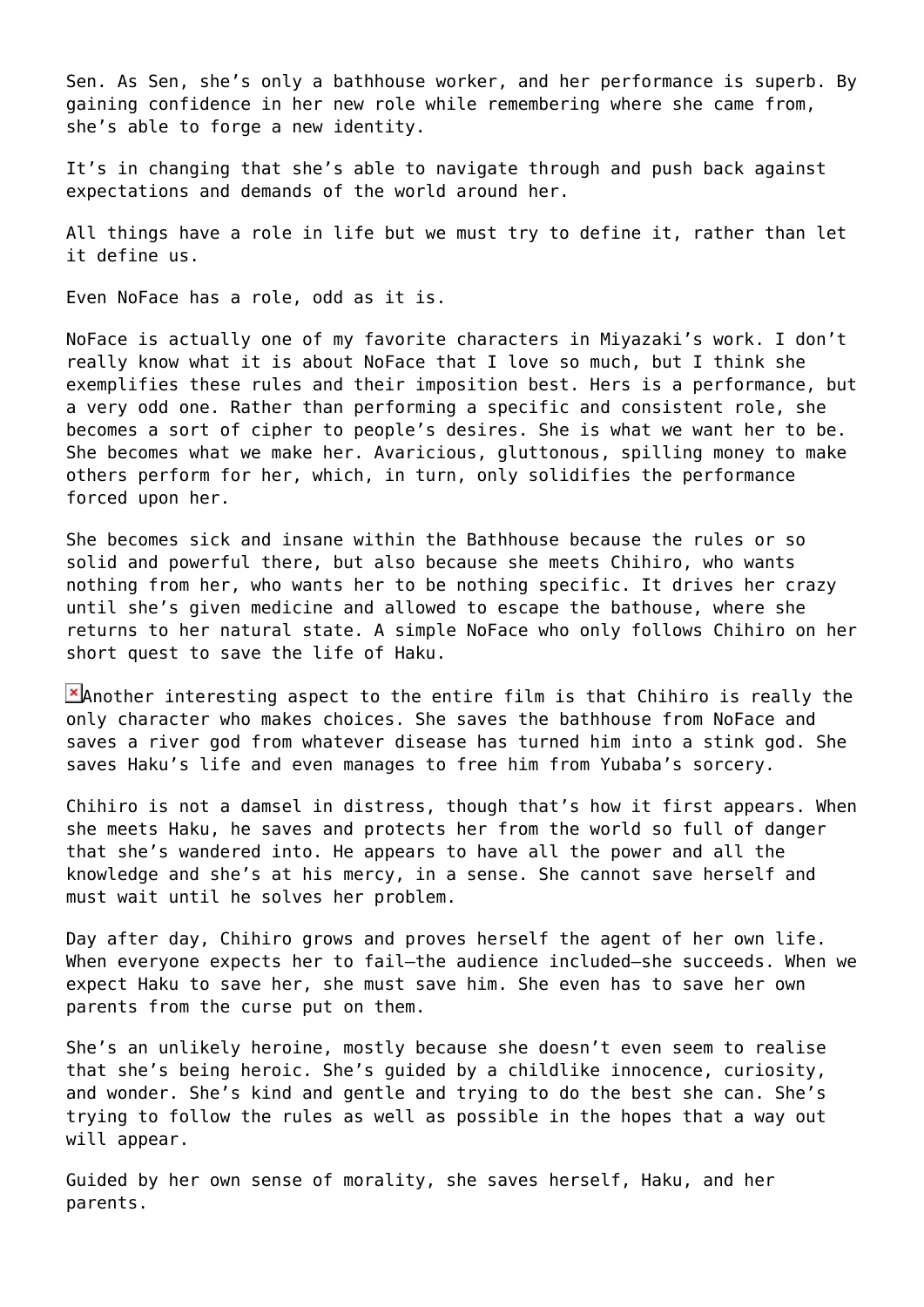She's not saving them from an evil force. No really. Yubaba isn't really on her side, but she's not actively against her either. All Yubaba can do is weigh the odds against Chihiro, which she tries in her last gamble at the gates of the bathhouse.

The oddness of *Spirited Away*, like *My Neighbor Totoro*, is that, from the outside, her journey doesn't matter. Not only that, but there's no indication that it's happened at all. Her parents return to normal as if no time has passed. However long she spent in the bathhouse is something that happened only to her, and though she's a very different girl than the one who stumbled in there, none of that is outwardly accessible or even noticeable.

But isn't that the way growing up is? The only obvious signs are physical, but the real changes happen within us, while no one's paying attention. We don't transition from child to adolescent and from adolescent to adult based on some physical manifestation of change. It's not in growing hair in new places or growing taller or developing new shapes that define us as an adult or child. It's something deeper and more personal. Something that happens internally.

Chihiro has fallen in love, saved lives, and become a legend in a world that humans don't even know exists, and so all this change, all this development becomes an internal one, a deeply personal one.

The environmental concerns are here too, though they're only briefly mentioned. Part of what causes Haku to lose himself is that he was the god of a river that became filled in and developed into apartment complex. His past literally became erased by humanity and the rules of capitalism that govern us. The other river god, the one who appears as a stink god at the bathhouse has clearly been polluted by humans. Chihiro and the other attendants pull broken bicycles and all kinds of trash from him before he is clean and restored to his power.

Though brief, these illustrate in a clear and powerful way how humans are destroying our own world, and how it spills into the world of gods and magic.

Yes, Miyazaki is at his best here. There's a lot more I could say about this film, but others have said more and they've said it better. Most reading this have probably seen this and loved it. Some could probably even recite most of the words, because that's what it is watching films when you're a kid, yeah? You put it on repeat until it's deep inside you. So deep that it becomes a part of you.

Many probably began their journey with Ghibli here, and this is a great place to start. It is, without a doubt, one of his best films. One of the best animated films ever made.

It's not my favorite, and it probably never will be, but it's the kind of film I love returning to. It's the kind of film I'm excited to show my children. It's sweet and beautiful, and it shows that life's problems are solved through kindness, generosity, understanding, and courage. She comes through by resisting the greed and debauchery of the other bathhouse